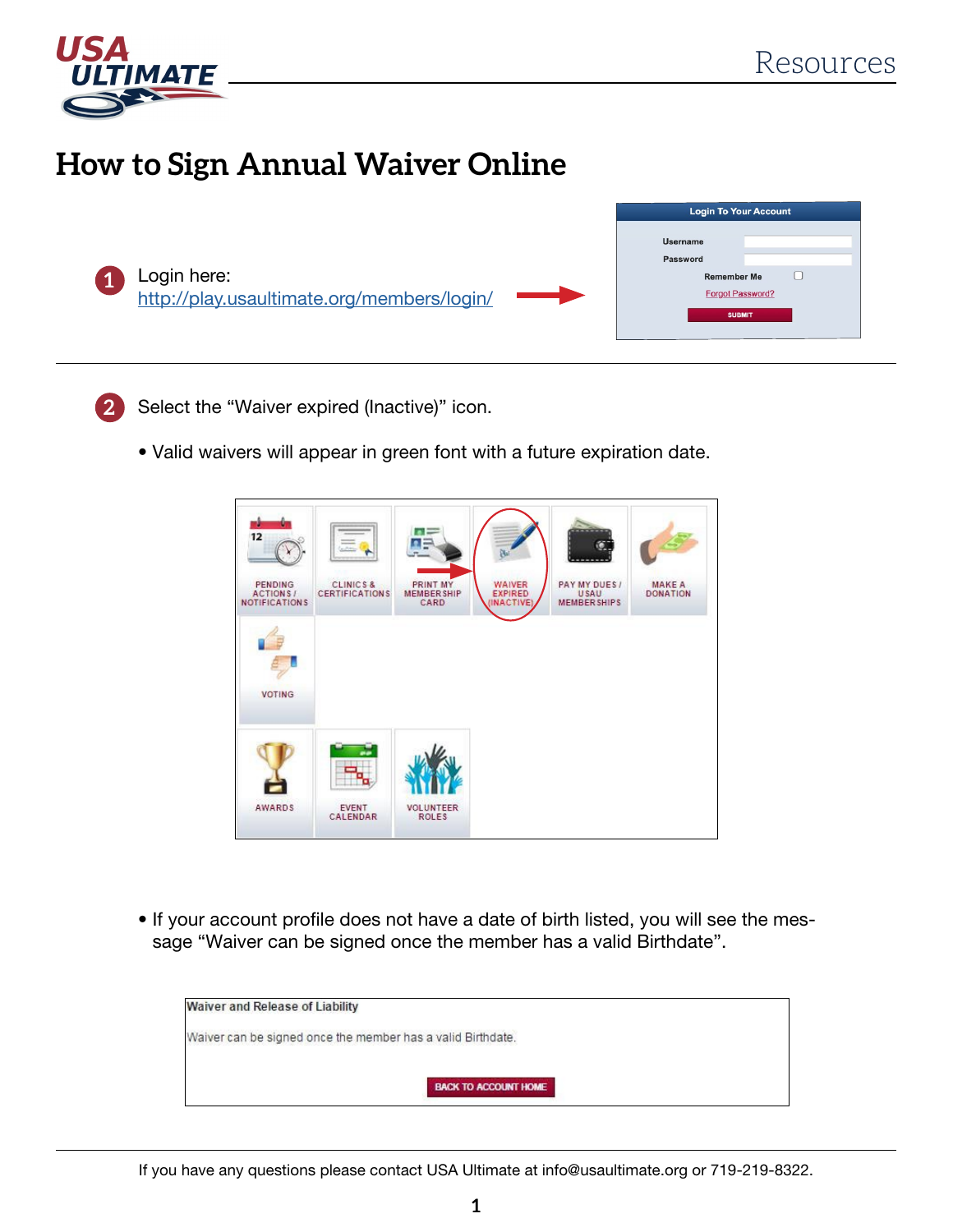

## **How to Sign Annual Waiver Online**

(Continued)

• To update birthdate, select "View/Edit your information" from the main account page.



• From the second tab "Personal Information", enter in Birthdate in the field. Select "Next".

| 1. Account Information   |                             | 2. Personal Information                                                      | 3. Demographics            |                       | 4. Emails/Alerts              |
|--------------------------|-----------------------------|------------------------------------------------------------------------------|----------------------------|-----------------------|-------------------------------|
| > Denotes Required Field |                             |                                                                              |                            |                       |                               |
| <b>First Name</b>        | $\,$                        | <b>USAU</b>                                                                  |                            | Account Picture @     | <b>UNDO / RELOAD FROM DB</b>  |
| <b>Middle Initial</b>    |                             |                                                                              |                            |                       |                               |
| <b>Last Name</b>         | s                           | Test                                                                         |                            | <b>Image</b>          |                               |
| <b>Former Name</b>       |                             |                                                                              |                            | <b>Not</b>            |                               |
| <b>Address</b>           | s.                          |                                                                              |                            | <b>Available</b>      |                               |
| Apt/Suite                |                             |                                                                              |                            |                       |                               |
| City                     | s                           |                                                                              |                            |                       |                               |
| State                    |                             |                                                                              | Choose File No file chosen | <b>UPLOAD PICTURE</b> |                               |
|                          |                             | ۷.                                                                           |                            |                       | <b>CLEAR / DELETE PICTURE</b> |
| Zip                      | š                           |                                                                              |                            |                       |                               |
| Country                  | s                           | United States                                                                | $\mathbf{v}$               |                       |                               |
| Birthdate                | s.                          | <b>HIGH</b>                                                                  |                            |                       |                               |
| <b>HS Grad Date</b>      | $\mathbf{S}$                | <b>REG</b>                                                                   |                            |                       |                               |
| Gender                   | r                           | <sup>®</sup> Male <sup>©</sup> Female                                        |                            |                       |                               |
| Phone                    | s                           |                                                                              |                            |                       |                               |
| Alt. Phone               |                             |                                                                              |                            |                       |                               |
| Fax                      |                             |                                                                              |                            |                       |                               |
| Is Over Thirteen?        | $\mathcal{L}_{\mathcal{L}}$ | Ves No O                                                                     |                            |                       |                               |
|                          |                             | Member will be saved as Over Thirteen/Over Eighteen if Birth Date is missing |                            |                       |                               |